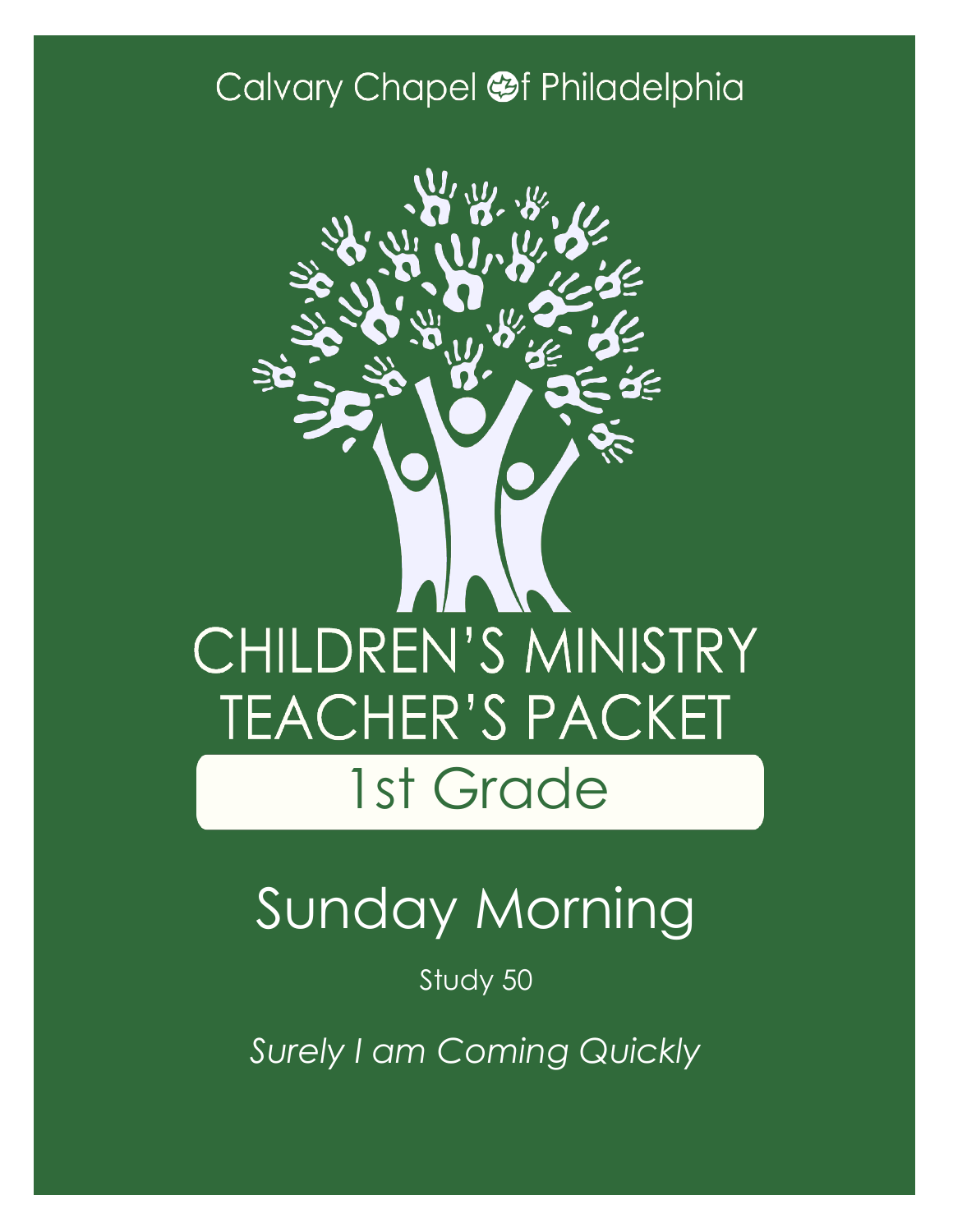### Surely I am Coming Quickly

The Objective is the key concept for this weeks lesson. It should be the main focus of the study

These are the key verses that you will find helpful in teaching your study this week. The "Main passage" is the basis of the study, where the other verse support the objective of the lesson.

There is a memory verse for the students that relates to every study. If a student can memorize the verse for the following week you may give them a prize from the "reward box" found on your cart.

An introductory activity or question that will settle the class, draw their attention to the study and prepare their hearts for God's Word.

#### **Objective This lesson will teach the students about Christ's promise to return and the need for us to be ready.**

**Key Verses** Matthew 24:42-44; 25:1-13—Main Teaching Passage Revelation 22:20 Matthew 24:45-51

#### **Memory Verse** - Revelation 22:20

"He who testifies to these things says, 'Surely I am coming quickly.' Amen. Even so, come, Lord Jesus!"

#### **Hook**

Review last week's memory verse, 1 Corinthians 1:9.

Play a game of Red Light, Green Light with the kids. In this game, the kids line up on one side of the room and you line up on the other. When you say, "green light," they can walk toward you, but when you say "red light," they have to freeze. If they don't freeze, they have to start over. The first person to touch you wins (play with a few kids at a time if there isn't enough room).

In this game, the kids always need to be ready to stop because they don't know when you will say, "red light." Today, we will learn about something else we must always be ready for.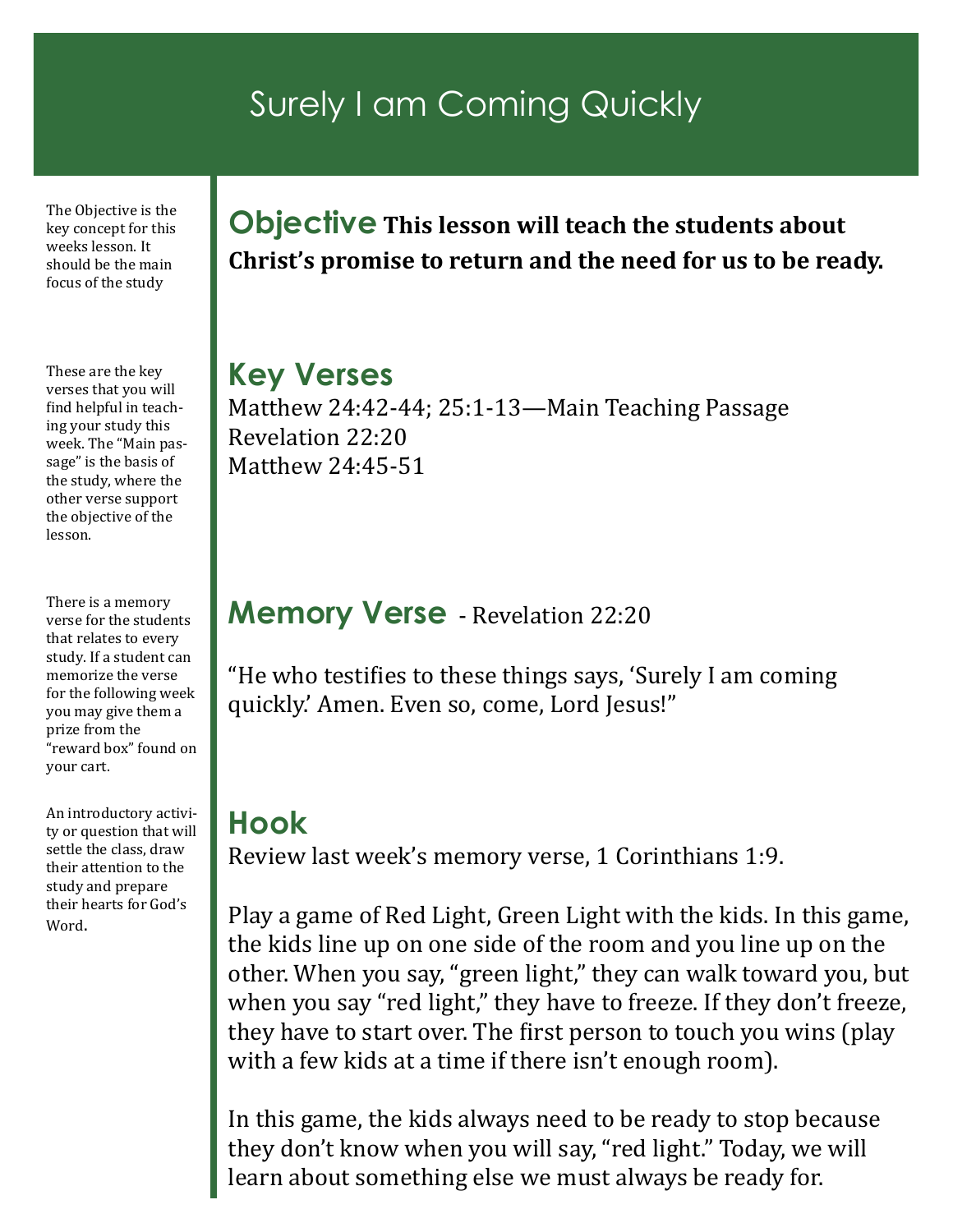What does the Bible say? This is where we will read a passage or series of passages that teach on the subject of the day.

## BOOK

At the end of Revelation, the final book of the Bible, Jesus said, "Surely I am coming quickly" (Revelation 22:20). Throughout the New Testament, this message is repeated: Jesus is one day going to return to earth. In Matthew 24:42-44, He warned His disciples to watch for Him and be ready, because they didn't know when His return would happen. He compared His return to a thief in the night: just as a thief comes into a house without warning, so He would come at an hour they didn't expect. Because of this, they always needed to be ready.

To illustrate the need to be ready, in Matthew 25:1-13, Jesus told a parable about ten women waiting at night for the groom to take them to a wedding. Because it was night, they all brought lamps, but only five were wise enough to bring extra oil for their lamps. As they waited for the groom, their lamps all ran out of oil, and the five foolish women who forgot to bring extra asked the other five women if they could use some oil, but the wise women said no, since there wouldn't be enough for everyone. When the foolish women went to buy extra oil, the groom arrived and took the wise women with him to the wedding, and the door was shut behind them. Later, the foolish women tried to get into the wedding, but they were told to go away. They could not go to the wedding because they were not ready. Jesus said that we also need to be ready for His return, because we do not know when He is coming back.

The interpretation/ exegesis of the passage. What does this passage mean? How does this passage apply to my life?

### LOOK

This year, we have studied through the New Testament. We learned about Jesus' birth, life, death, and resurrection in the Gospels, and about what His followers did after in the book of Acts. However, the story of Jesus doesn't end there, nor has it ended yet. The Bible tells us that one day, Jesus will return to earth as King. This hasn't happened yet, and could happen at any time. Matthew 24:36 says that no one except God knows when this will take place. Because this could happen at any time, we need to be ready at all times.

In the parable today, there were two groups of women. Neither group knew when the groom was coming, but one group was wise and came prepared with extra oil so they could be ready at any time. As a result, they were ready when the groom came and were able to go to the wedding. The other women were not ready for the groom to come, and so they were left out of the wedding. The same way, we don't know when Jesus will come back, so we always need to be ready for His return. For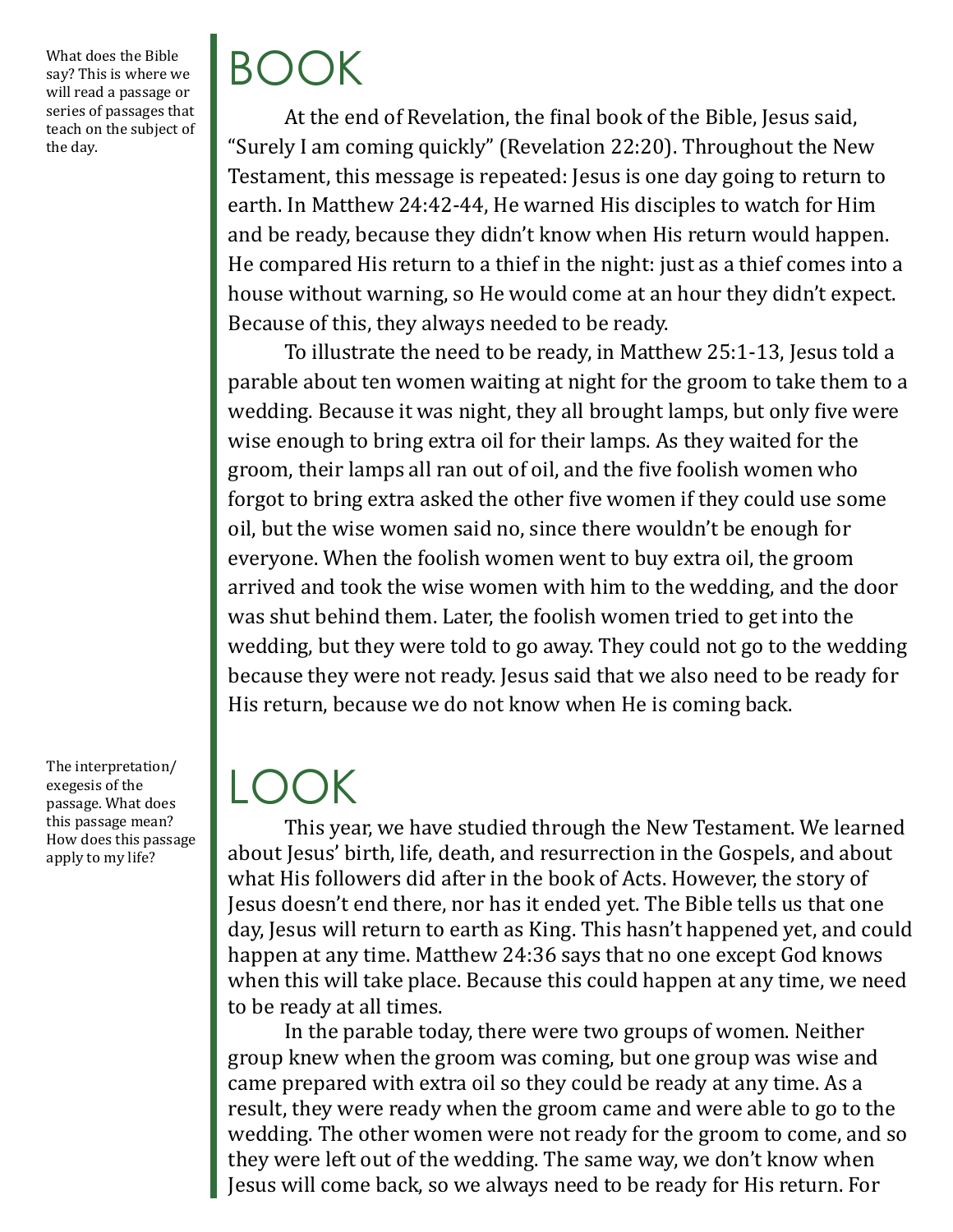## LOOK (Continued)

those who are ready, there will be great reward, but for those who are unprepared, there will be consequences.

In Matthew 24:45-51, Jesus explained what it means to be ready for His return. He described a master who has left his house and entrusted his servant to take care of it. If, when the master comes back, he finds his servant doing what he was told and taking care of the house, that servant will receive great reward. But if the servant disobeys his master and starts beating up the other servants and not taking care of the house, the master will punish him when he returns.

Earlier this year we learned that after His resurrection, Jesus left earth and returned to heaven. Just like the master of the servants, He has left us with several responsibilities to be ready for His return. First and most importantly, to be ready for His return we need to repent of our sins and ask Jesus to forgive us and be our Lord and Savior. He also asked us to go and tell other people about Him and to obey His commandments. If when the Lord returns, He finds you faithfully living as He has asked you to, there will be great reward, but if not, there will be consequences.

We don't know when Jesus is coming back. It could be in a year, or in a thousand years. It could even be today! Since we don't know when He is coming back, we can't wait to get ready for His return. We must be ready today, faithfully obeying Him and telling others about Him so that they can be ready for His return too!

### TOOK

As a class, memorize Revelation 22:20

Ask the class what Jesus taught about His return. What does it mean to be ready for His return?

**Pray:** Thank Jesus for His promise to come back. Ask Him to help us to be ready for His return.

**Parent question:** How can we be ready for Christ's return?

What is my response to this passage of Scripture? How should my life change according to what this passage teaches me? What are the practical things I can do throughout the week to make this true in my life?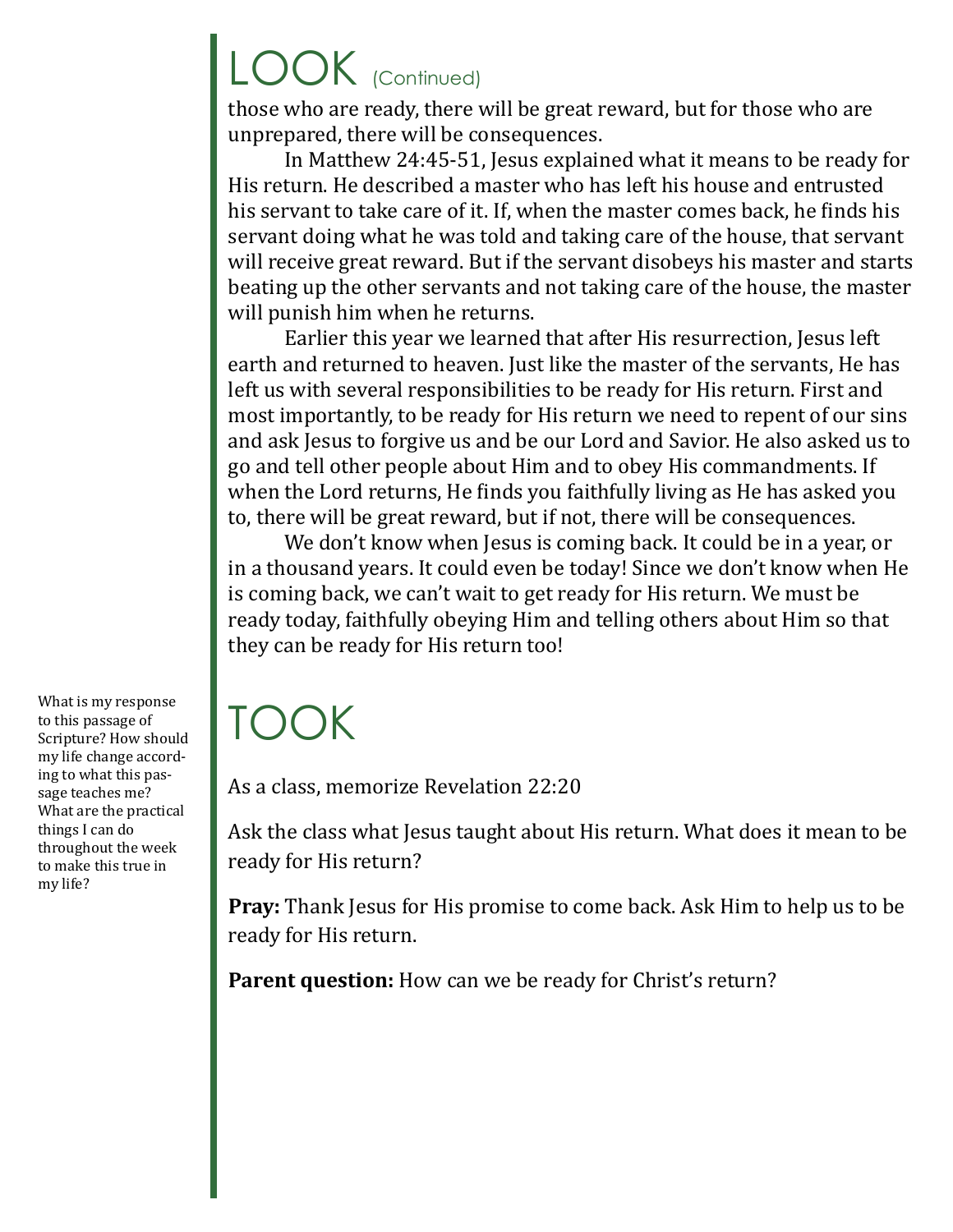## FURTHER STUDY

#### **Commentary on Matthew 24:42-44; 25:1-13 by David Guzik**

3. [\(Mat 24:42](https://www.blueletterbible.org/kjv/matthew/24/40-44/s_953040)-44) Jesus cautions His disciples to be ready for an unexpected coming.

**"Watch therefore, for you do not know what hour your Lord is coming. But know this, that if the master of the house had known what hour the thief would come, he would have watched and not allowed his house to be broken into. Therefore you also be ready, for the Son of Man is coming at an hour you do not expect."**

b. **Watch therefore, for you do not know what hour your Lord is coming**: Since the day and hour of this coming are unknowable, Jesus' followers must be on constant guard for His coming.

i. Here again is the Second Coming dilemma.

- · Is it at an unexpected hour or is it positively predicted?
- · Is it business as usual or worldwide cataclysm?
- · Is it meeting Him in the air [\(1 Thessalonians 4:16](https://www.blueletterbible.org/kjv/1thessalonians/4/16-17/s_1115016)-17) or is He coming with the saints ([Zechariah 14:5\)](https://www.blueletterbible.org/kjv/zechariah/14/5/s_925005)?

ii. William Barclay describes one aspect of the difficulty here: "It is in two sections and they seem to contradict each other. The first ([verses 32](https://www.blueletterbible.org/kjv/matthew/24/32-35/s_953032)-35) seem to indicate that, as a man can tell by the signs of nature when summer is on the way, so he can tell by the signs of the world when the Second Coming is on the way… The second section ([verses 36](https://www.blueletterbible.org/kjv/matthew/24/36-41/s_953036)-41) says quite definitely that no one knows the time of the Second Coming, not the angels, not even Jesus himself, but only God; and that it will come upon men with the suddenness of a rainstorm out of a blue sky."

iii. The dilemma is resolved by seeing that there are actually *two* second comings. One is in the air, for the church – commonly known as the *rapture*. The other is to the world, coming with the church, commonly known as the Second Coming of Jesus. The "contradictions" in [Matthew 24](https://www.blueletterbible.org/kjv/matthew/24/1-51/s_953001) (and much of the rest of prophecy) are often solved by seeing there are really references to "two" returns of Jesus.

c. **Therefore you also be ready, for the Son of Man is coming at an hour you do not expect**: We must not escape the emphasis. We must be ready, because His coming for us is without warning. Jesus follows with a few parables to drive home this point.

i. "Suetonius tells us that it was a piece of Julius Caesar's policy never to fore-acquaint his soldiers of any set time of removal or onset, that he might ever have them in readiness to draw forth whithersoever he would." (Trapp)

- A. The parable of the ten virgins.
- 1. [\(Mat 25:1\)](https://www.blueletterbible.org/kjv/matthew/25/1/s_954001) Ten virgins go out to meet a bridegroom at a wedding.

**"Then the kingdom of heaven shall be likened to ten virgins who took their lamps and went out to meet the bridegroom."**

a. **Then the kingdom of heaven**: [Matthew 24](https://www.blueletterbible.org/kjv/matthew/24/1-51/s_953001) ended with a parable meant to emphasize the idea of readi-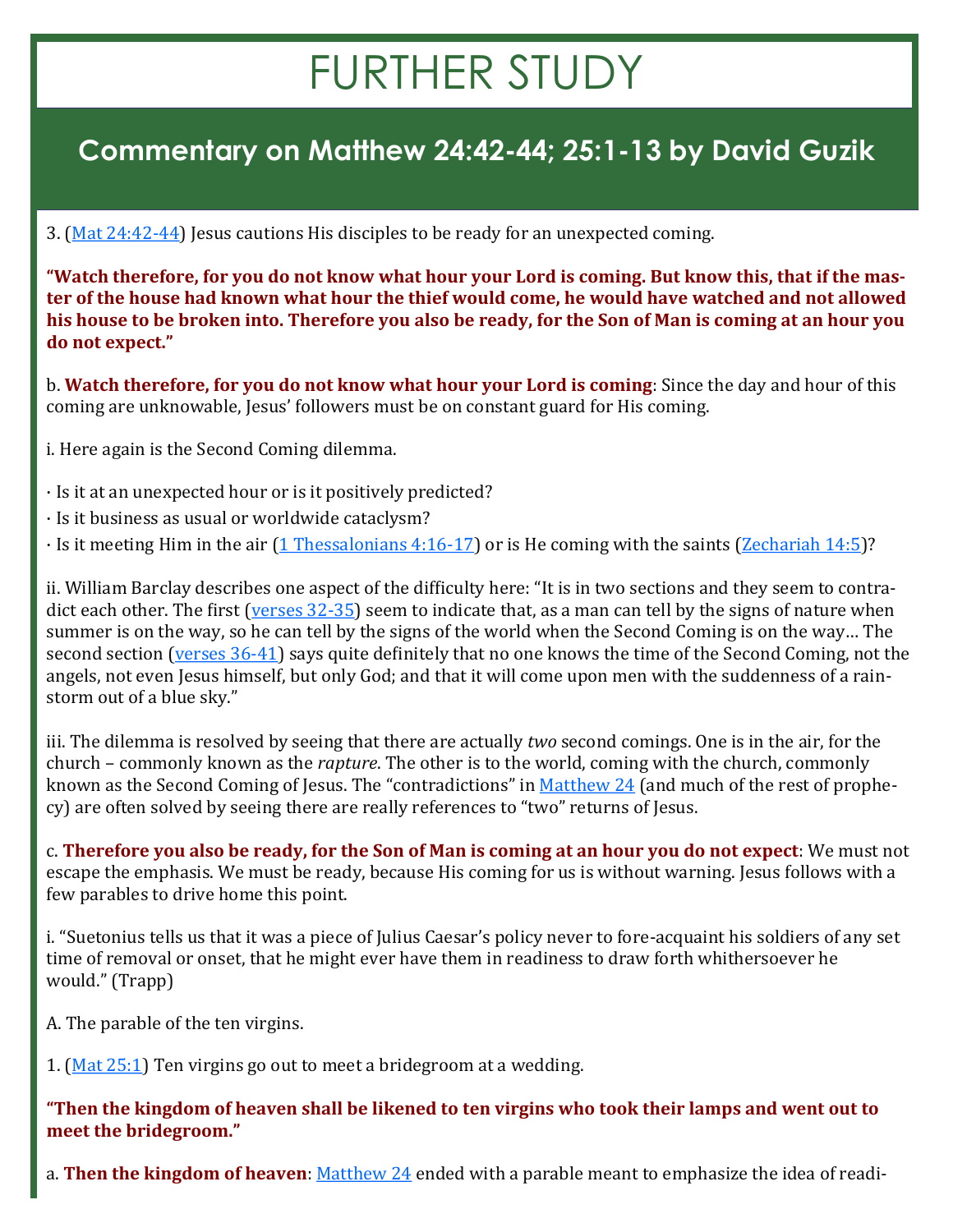ness for the coming of Jesus. [Matthew 25](https://www.blueletterbible.org/kjv/matthew/25/1-46/s_954001) begins with another parable upon the same principle.

b. **To ten virgins who took their lamps and went out to meet the bridegroom**: There were three stages to a Jewish wedding in that day. The first was *engagement* – a formal agreement made by the fathers. The second was *betrothal* – the ceremony where mutual promises are made. The third was *marriage* – approximately one year later when the bridegroom came at an unexpected time for his bride.

i. "When the bridegroom came, the bride-maids, who were attending the bride, went forth to meet the bridegroom, with lamps lighted, to conduct him and his companions into the house, and to her who was to be the bride." (Poole)

ii. Some ask why Jesus described **ten virgins** and not another number. Reportedly, Talmudic authorities said there were usually **ten** lamps in a bridal procession. It was a common size of a wedding party.

iii. "The point is not these girls' virginity, which is assumed, but simply that they are ten (a favorite round number...) maidens invited to the wedding." (Carson)

c. **Went to meet the bridegroom**: In this parable, the first two stages have already taken place. Now the wedding party (**the ten virgins**) waits for the coming of the **bridegroom** for the bride.

i. "To see the bridegroom as Jesus himself seems warranted in light of [Matthew 9:15.](https://www.blueletterbible.org/kjv/matthew/9/15/s_938015) This would be a bold figure for Him to use, as the Old Testament frequently describes *God* (not the Messiah) as the bridegroom, and Israel as the bride ([Isaiah 54:4](https://www.blueletterbible.org/kjv/isaiah/54/4-5/s_733004)-5; [62:5;](https://www.blueletterbible.org/kjv/isaiah/62/5/s_741005) [Jeremiah 2:2;](https://www.blueletterbible.org/kjv/jeremiah/2/2/s_747002) [Hosea 1](https://www.blueletterbible.org/kjv/hosea/1/1-11/s_863001)-3, *etc.*)." (France)

2. ([Mat 25:2](https://www.blueletterbible.org/kjv/matthew/25/2-13/s_954002)-13) The young women caught unprepared are denied entry.

**"Now five of them were wise, and five** *were* **foolish. Those who** *were* **foolish took their lamps and took no oil with them, but the wise took oil in their vessels with their lamps. But while the bridegroom was delayed, they all slumbered and slept. And at midnight a cry was** *heard:* **'Behold, the bridegroom is coming; go out to meet him!' Then all those virgins arose and trimmed their lamps. And the foolish said to the wise, 'Give us** *some* **of your oil, for our lamps are going out.' But the wise answered, saying,** *'No,* **lest there should not be enough for us and you; but go rather to those who sell, and buy for yourselves.' And while they went to buy, the bridegroom came, and those who were ready went in with him to the wedding; and the door was shut. Afterward the other virgins came also, saying, 'Lord, Lord, open to us!' But he answered and said, 'Assuredly, I say to you, I do not know you.' Watch therefore, for you know neither the day nor the hour in which the Son of Man is coming."**

a. **Now five of them were wise, and five were foolish**: Some in the wedding party were **wise** and prepared for the coming of the bridegroom. Some in the wedding party were **foolish** and unprepared.

i. "Foolish, wise, not bad and good, but prudent and imprudent, thoughtless and thoughtful." (Bruce)

b. **While the bridegroom was delayed, they all slumbered and slept**: All ten of the maidens slept, because the bridegroom was **delayed**. In this parable both the wise and foolish maidens slept, but the wise ones were prepared to act immediately when they were unexpectedly awakened. The foolish maidens were not prepared.

i. "They are waiting to escort the bridegroom in festal procession, probably in the last stage of the ceremonies as he brings his bride home for the wedding feast." (France)

ii. **Slumbered and slept**: " 'Nodded off and were sound asleep' would get the sense of the Greek tenses." (France)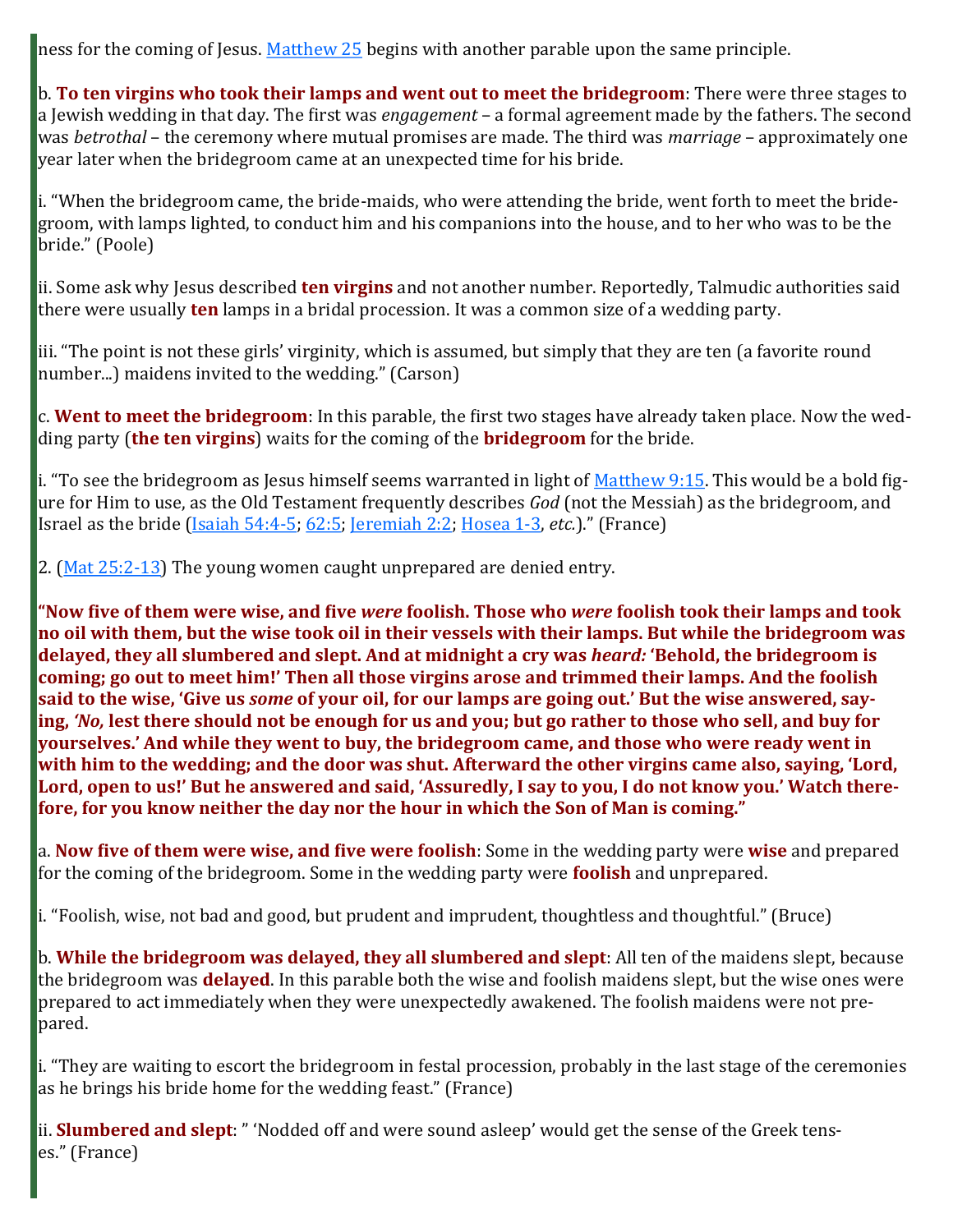c. **Took their lamps and took no oil with them**: The five foolish virgins *appeared* to be ready for the bridegroom, because they had their lamps in hand. But they really were not ready, because they **took no oil with them**.

i. "It is apparently a torchlight procession, the *lamps* probably being 'torches' (of oil-soaked rags wrapped on a stick) rather than standing lamps, which are described by a different word in  $M$ atthew 5:15 and [6:22;](https://www.blueletterbible.org/kjv/matthew/6/22/s_935022) the word used here regularly means 'torch'." (France)

ii. "Their *torches* consisting of a wooden staff held in the hand, with a dish at the top, in which was a piece of cloth or rope dipped in oil or pitch." (Bruce)

iii. **Oil in their vessels**: The wise maidens had an *extra supply* of oil.

d. **At midnight a cry was heard: "Behold, the bridegroom is coming"…all those virgins arose and trimmed their lamps**: At an unexpected hour the bridegroom came for the wedding. The wedding party (**all those virgins**) immediately began to prepare their lamps for lighting.

i. "*Trimmed their lamps* is literally 'put their torches in order'." (France)

ii. "It is a warning addressed specifically to those inside the professing church who are not to assume that their future is unconditionally assured; all ten are expecting to be at the feast, and until the moment comes there is no apparent difference between them – it is the crisis which will divide the ready from the unready." (France)

e. **Give us some of your oil, for our lamps are going out**: The **foolish** virgins were unprepared because they lacked oil for their lamps. In many Biblical passages **oil**, is an emblem of the Holy Spirit (such as [Zechariah 4:1](https://www.blueletterbible.org/kjv/zechariah/4/1-7/s_915001) -[7\).](https://www.blueletterbible.org/kjv/zechariah/4/1-7/s_915001) Without **oil** the wedding party was not ready for the bridegroom. Without the Holy Spirit, no one is ready for the return of Jesus.

i. Olive oil is a good representation of the Holy Spirit for many reasons.

· Oil *lubricates* when used for that purpose – there is little friction and wear among those who are lubricated by the Spirit of God.

· Oil *heals* and was used as a medicinal treatment in Biblical times [\(Luke 10:34\)](https://www.blueletterbible.org/kjv/luke/10/34/s_983034) – the Spirit of God brings healing and restoration.

· Oil *lights* when it is burned in a lamp – where the Spirit of God is, there is light.

· Oil *warms* when it is used as fuel for a flame – where the Spirit of God is, there is warmth and comfort.

· Oil *invigorates* when used to massage – the Holy Spirit invigorates us for His service.

· Oil *adorns* when applied as a perfume – the Holy Spirit adorns us and makes us more pleasant to be around.

· Oil *polishes* when used to shine metal – the Holy Spirit wipes away our grime and smoothes out our rough edges.

ii. No one can be a true Christian without the indwelling Holy Spirit, as it says in [Romans 8:9:](https://www.blueletterbible.org/kjv/romans/8/9/s_1054009) *Now if anyone does not have the Spirit of Christ, he is not His*. In this parable Jesus probably did not intend a separation between "Spirit-filled" and "Non-Spirit-filled" Christians; the distinction is likely between true Christians and false believers.

iii. Nevertheless, a key to Christian readiness is to be constantly being filled with the Holy Spirit ([Ephesians](https://www.blueletterbible.org/kjv/ephesians/5/18/s_1102018)   $5:18$ ). Much of the weakness, defeat and lethargy in our spiritual lives can be explained if we are not constantly being filled with the Holy Spirit.

f. **The door was shut…"Assuredly, I say to you, I do not know you"**: The penalty was severe for the foolish